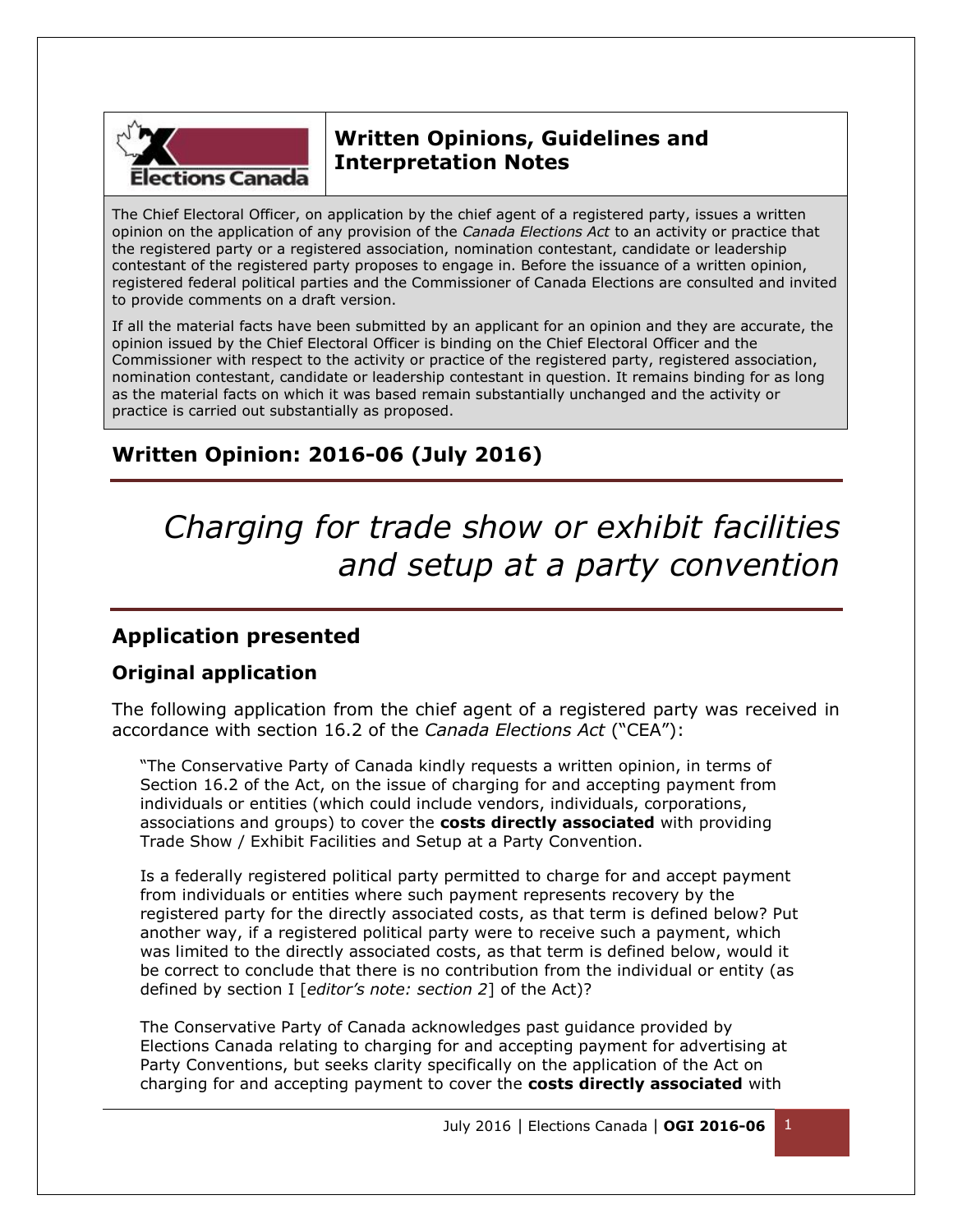providing Trade Show / Exhibit Facilities and Setup to individuals or entities at a Party Convention.

**Costs directly associated** with providing Trade Show / Exhibit Facilities and Setup are:

- 1. Direct costs of booths and full setup thereof,
- 2. Direct costs of providing power to booths,
- 3. The commercial value of the tangible benefit received by individuals (from the vendor, entity or group) physically exhibiting at the booth (as calculated for the Party Convention)."

#### **Supplementary information**

In order to provide a written opinion, Elections Canada requested more details and context from the party. In response, the following additional information<sup>1</sup> was provided.

#### **Nature of the activity**

The trade show component of the convention provides a platform for members, vendors, and partners to exchange ideas and make connections. This will be an opportunity for businesses to promote their products and services, organizations to promote and inform delegates of their mandates, and for all participants to share their ideas with grassroots conservatives, volunteers, delegates, think-tank and business leaders, and the Conservative membership.

#### **Timing of the activity**

The trade show will run simultaneously with other scheduled events during the Conservative Party of Canada National Convention (May 26 to 28, 2016).

Exhibit hours:

- Thursday, May 26, 2016 1:00 p.m. to 8:30 p.m.
- Friday, May 27, 2016 7:00 a.m. to 8:00 p.m.
- Saturday, May 28, 2016 7:00 a.m. to 5:30 p.m.

#### **Cost to the party for use of the trade show space**

- Rental of ballroom foyer (trade show floor) **\$7,556.85**
- Booths **\$1,610.25**

l

- $\circ$  \$75 x 19 booths = \$1,425 + 7% PST and 5% GST
- $\circ$  19 10' x 10' booth spaces to include the following:
	- $1 8'$ -high drapery back wall
	- $\blacksquare$  2 3'-high drapery sidewalls
	- $\blacksquare$  2 fabric chairs
	- $1 6' \times 2'$  skirted table

 $1$  The information has been slightly rearranged for greater ease of reading.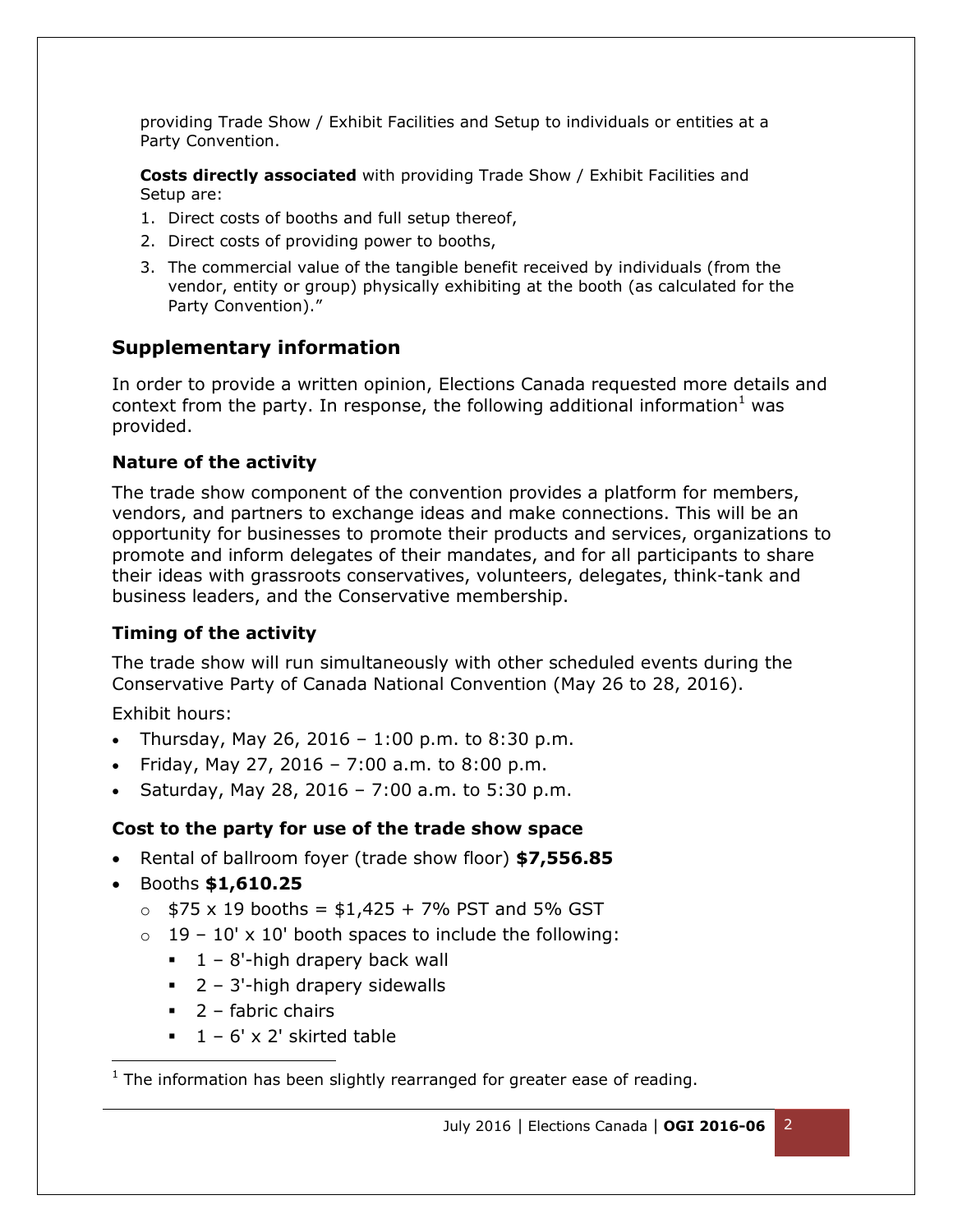- $\circ$  Drapery Booth Package (rental items include delivery, installation and dismantle labour and pickup)
- Booth power **\$1,775.55**
	- $\circ$  Each booth will be provided with 1 x 1500-watt electrical outlet at \$89 + 5% GST each
- Convention observer passes **\$5,780**
	- $\circ$  Each exhibitor is provided with one or two observer convention passes (as requested by vendor) for staff manning the booth. Thirty-four passes have been requested in total. They would have access to food and refreshments.
	- $\circ$  The tangible benefit calculated for the convention is \$170 per pass.

## **Incremental costs**

The costs related to the exhibitor space, booth setup and power are all incremental in nature, i.e. the party would not have incurred these additional costs if the exhibitors were not present at the convention.

## **Amount the party proposes to charge each participant for the use of space**

The amount the party proposes to charge is \$575 for exhibitor registration, plus \$170 per convention observer pass (max. 2):

- Exhibitor booth with one staff \$745
- Exhibitor booth with two staff \$915

## **Exhibitors and vendors**

Interested parties were invited to exhibit their products or services to convention attendees. They were not chosen, simply invited. Information was posted on the convention website and vendors supplying services to the party or electoral district associations that could add value and share ideas with other convention attendees were invited to attend. The idea is to create some excitement and areas of interest during the convention. Vendors have the opportunity to increase their revenue from the "Conservative Party" by exposing their products or services to delegates from all electoral district associations.

Vendors will have the opportunity to sell their products and services to convention participants. Vendors come from a variety of sectors. Some will be selling t-shirts, signs, battery packs, books, stickers, posters, promotional items, hats, jackets, etc. Some will also be promoting their services to potential clients such as speech writing, campaign management, mail services, IT services, creative services, digital services, etc. Some will be there to promote their organization's mandate and share ideas and network.

The only goods or services that will be provided to the vendors by the party are those included in the fee structure.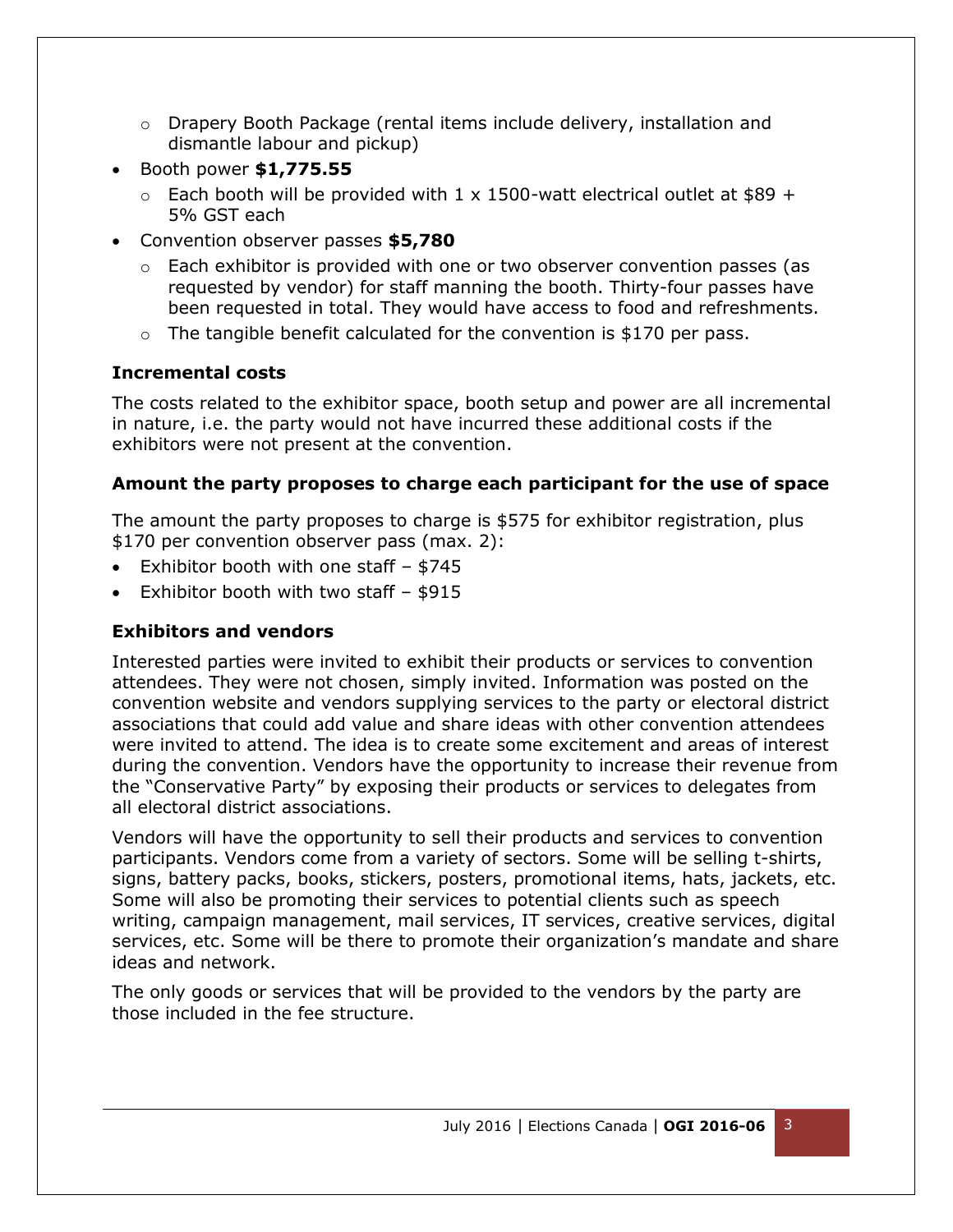# **Opinion**

Based on the information provided, Elections Canada's opinion is that payments accepted to cover costs of the trade show or exhibit facilities, their setup, and any tangible benefit that exhibitors receive, are not contributions. This opinion is based on Elections Canada's understanding of this specific case, which is that all of the following conditions have been met:

- the cost associated with the trade show is an incremental amount that the party incurred and would not have incurred for the regular convention without the trade show component
- the party is charging no more than the actual expenses incurred as a direct incidence of the trade show
- no amount is being charged to the exhibitors for the value of attending the convention, other than the tangible benefit received (such as food)

## **Legal Framework**

The relevant provisions of the CEA in this context are as follows:

- subsection 2(1): A monetary contribution is an amount of money provided that is not repayable.
- subsection 363(1): Only individuals who are Canadian citizens or permanent residents can make political contributions.
- subsection 364(8): The payment of fees by or on behalf of an individual to attend an annual or biennial convention or leadership convention of a particular registered party is a contribution to that party.

## **Background**

When a regulated entity receives money, it is necessary to determine if all or part of the funds constitute a contribution, as the CEA prohibits contributions from entities other than individuals. A corporation or union is generally not permitted to provide money to a registered party, unless it is part of an arm's-length commercial transaction for goods or services from the party at fair market value.

The difference between the price charged by the party for the goods or services and the fair market value of the benefit received by the purchaser is a monetary contribution. If a purchaser pays no more than the party's incremental expense, the payment is not a contribution.

However, it is important to distinguish the above from Elections Canada's position on sponsorship and advertising. A transaction in which a political entity receives money in exchange for advertising or promotional opportunities directed at its members or supporters (e.g. at a political convention) is not recognized as a